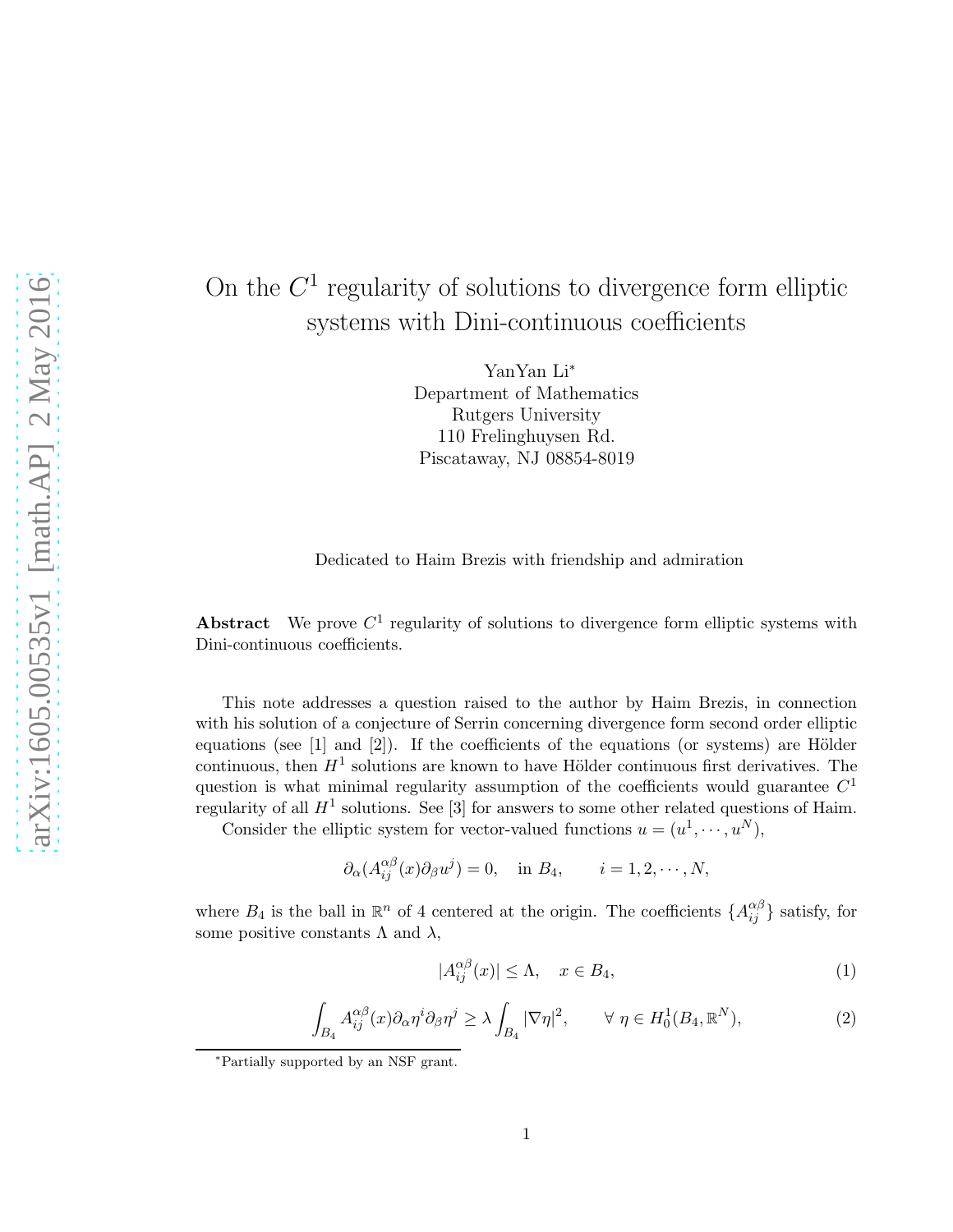and

$$
\int_0^1 r^{-1} \bar{\varphi}(r) dr < \infty,\tag{3}
$$

where

$$
\bar{\varphi}(r) := \sup_{x \in B_3} (\int_{B_r(x)} |A - A(x)|^2)^{\frac{1}{2}}.
$$
\n(4)

Main Theorem. Suppose that  $\{A_{ij}^{\alpha\beta}\}$  satisfy the above assumptions, and  $u \in H^1(B_4, \mathbb{R}^N)$ is a solution of the elliptic system. Then u is  $C^1$  in  $B_1$ .

Remark. For elliptic equations with coefficients satisfying  $\alpha$ –increasing Dini conditions, a proof of the  $C^1$  regularity of u can be found, in e.g. [[5], Theorem 5.1] as pointed out in [1] and [2].

**Question.** If we replace  $\overline{\varphi}$  in (3) by

$$
\hat{\varphi}(r) := \sup_{x \in B_3} (\int_{B_r(x)} |A - \overline{A}_{B_r(x)}|^2)^{\frac{1}{2}},\tag{5}
$$

with  $\overline{A}_{B_r(x)} := \int$  $B_r(x)$ A, does the conclusion of the Main Theorem still hold?

Let  $B_r(x) \subset \mathbb{R}^n$  denote the ball of radius r and centered at x. We often write  $B_r$  for  $B_r(0)$ , and  $rB_1$  for  $B_r$ . Consider elliptic systems

$$
\partial_{\alpha}(A_{ij}^{\alpha\beta}(x)\partial_{\beta}u^{j}) = h_{i} + \partial_{\beta}f_{i}^{\beta}, \quad \text{in } B_{4}, \qquad i = 1, \cdots, N,
$$
 (6)

where  $\alpha, \beta$  are summed from 1 to n, while i, j are summed from 1 to N. The coefficients  ${A_{ij}^{\alpha\beta}}$ , often denoted by A, satisfy, for some positive constants  $\Lambda$  and  $\lambda$ , (1), (2) and (3), with  $\bar{\varphi}$  given by (4).

**Theorem 1.1** For  $B_4 \subset \mathbb{R}^n$ ,  $n \ge 1$ , let  $A$ ,  $\Lambda$ ,  $\lambda$ ,  $\varphi$  be as above,  $\{h_i\}$ ,  $\{f_i^{\beta}\}$  $\{e^{i\beta}\}\in C^{\alpha}(B_4)$  for some  $\alpha > 0$ , and let  $u \in H^1(B_4, \mathbb{R}^N)$ ,  $N \geq 1$ , be a solution of (6). Then  $u \in C^1(B_1)$ . Moreover, the modulus of continuity of  $\nabla u$  in  $B_1$  can be controlled in terms of  $\overline{\varphi}$ , n, N,  $\Lambda$ ,  $\lambda$ ,  $\alpha$ ,  $||h||_{C^{\alpha}(B_2)}$  and  $[f]_{C^{\alpha}(B_2)}$ .

Remark 1.1 Assumption (3) is weaker than A being Dini-continuous.

**Remark 1.2** The conclusion of Theorem 1.1 still holds (the dependence on  $\alpha$ ,  $||h||_{C^{\alpha}(B_2)}$ ) and  $[f]_{C^{\alpha}(B_2)}$  is changed accordingly) if  $\{h_i\} \in L^p(B_4)$  for some  $p > n$ , and f satisfies

$$
\int_0^1 r^{-1} \bar{\psi}(r) dr < \infty, \quad \text{where } \bar{\psi}(r) := \sup_{x \in B_3} \left( f \int_{B_r(x)} |f - f(x)|^2 \right)^{\frac{1}{2}}.
$$

Remark 1.3 This note was written in 2008. It was intended to be published after having an answer to the question raised above.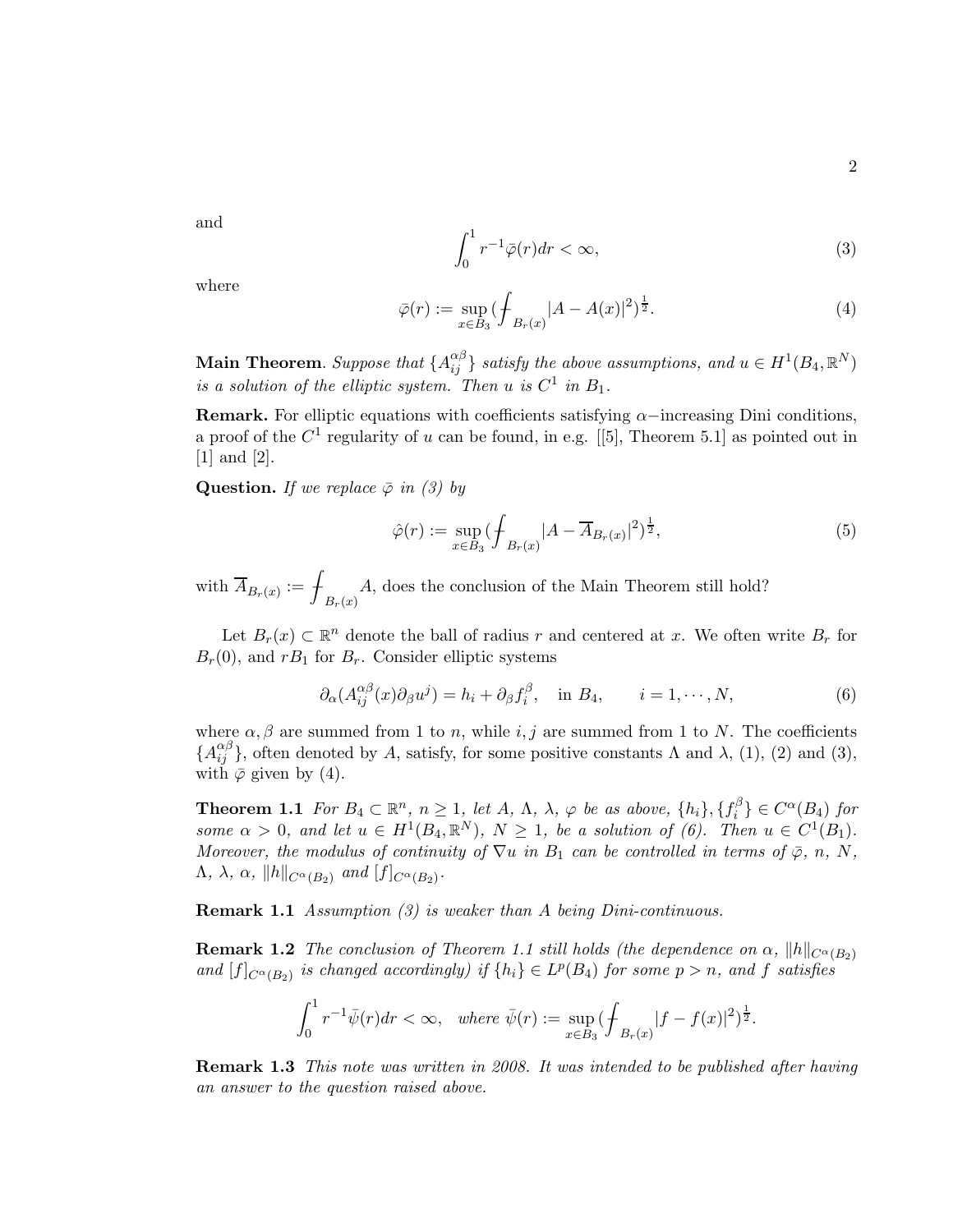Theorem 1.1 follows from the following two propositions.

**Proposition 1.1** For  $B_4 \subset \mathbb{R}^n$ ,  $n \ge 1$ , let  $\Lambda$ ,  $\lambda$ ,  $N$  be as above, and let  $A$  satisfy (1), (2), and

$$
(\mathcal{F}_{B_r}|A - A(0)|^2)^{\frac{1}{2}} \le \varphi(r), \quad 0 < r < 1,\tag{7}
$$

for some non-negative function  $\varphi$  on  $(0,1)$  satisfying, for some  $\mu > 1$ ,

$$
\max_{r/2 \le s \le 2r} \varphi(s) \le \mu \varphi(r), \qquad \int_0^1 r^{-1} \varphi(r) dr < \infty.
$$
 (8)

Assume that  $h, f \in C^{\alpha}(B_4)$  for some  $\alpha > 0$ , and  $u \in H^1(B_4, \mathbb{R}^N)$  is a solution of (6). Then there exist  $a \in \mathbb{R}$  and  $b \in \mathbb{R}^n$  such that

$$
\int_{B_r} |u(x) - [a+b \cdot x]| dx \le r\delta(r) [\|u\|_{L^2(B_2)} + \|h\|_{C^{\alpha}(B_2)} + [f]_{C^{\alpha}(B_2)}], \quad \forall \ 0 < r < 1, \tag{9}
$$

where  $\delta(r)$ , depending only on  $\varphi$ , n,  $\lambda$ ,  $\Lambda$ ,  $N$ ,  $\mu$ ,  $\alpha$ , satisfies  $\lim_{r\to 0} \delta(r) = 0$ .

**Proposition 1.2** Let u be a Lebesgue integrable function on  $B_1 \subset \mathbb{R}^n$ ,  $n \geq 1$ , and let  $\delta(r)$ be a monotonically increasing positive function defined on  $(0,1)$  satisfying  $\lim_{r\to 0} \delta(r) = 0$ . Assume that for every  $\bar{x} \in B_{1/4}$ , there exist  $a(\bar{x}) \in \mathbb{R}$ ,  $b(\bar{x}) \in \mathbb{R}^n$  such that

$$
\oint_{B_r(\bar{x})} |u(x) - [a(\bar{x}) + b(\bar{x}) \cdot (x - \bar{x})]| dx \le r\delta(r), \qquad \forall \ 0 < r < 1/2. \tag{10}
$$

Then u, after changing its values on a zero Lebesgue measure set, belongs to  $C^1(B_{1/4})$ , with  $u \equiv a$  and  $\nabla u \equiv b$ . Moreover, for some dimensional constant C,

$$
|\nabla u(x) - \nabla u(y)| \le C\delta(4|x - y|), \quad \forall \ x, y \in B_{1/4}.
$$
 (11)

Similar results hold for Dirichlet problem: Let  $\Omega \subset \mathbb{R}^n$ ,  $n \geq 1$ , be a domain with smooth boundary, let  $\Lambda$  and  $\lambda$  be positive constants, and let A satisfy, for  $N \geq 1$ ,

$$
|A_{ij}^{\alpha\beta}(x)| \leq \Lambda, \ x \in \Omega,
$$
  

$$
\int_{\Omega} A_{ij}^{\alpha\beta}(x) \partial_{\alpha} \eta^{j} \partial_{\beta} \eta^{j} \geq \lambda \int_{\Omega} |\nabla \eta|^{2}, \qquad \forall \ \eta \in H_{0}^{1}(\Omega, \mathbb{R}^{N}),
$$
  

$$
\int_{0}^{1} r^{-1} \bar{\psi}(r) dr < \infty,
$$

where

$$
\bar{\psi}(r) := \sup_{x \in \Omega} (\int_{B_r(x) \cap \Omega} |A - A(x)|^2)^{\frac{1}{2}}.
$$

Consider

$$
\partial_{\alpha}(A_{ij}^{\alpha\beta}(x)\partial_{\beta}u^{j}) = h_{i} + \partial_{\beta}f_{i}^{\beta}, \text{ in } \Omega, \quad i = 1, \cdots, N,
$$
  
\n
$$
u = g, \text{ on } \partial\Omega.
$$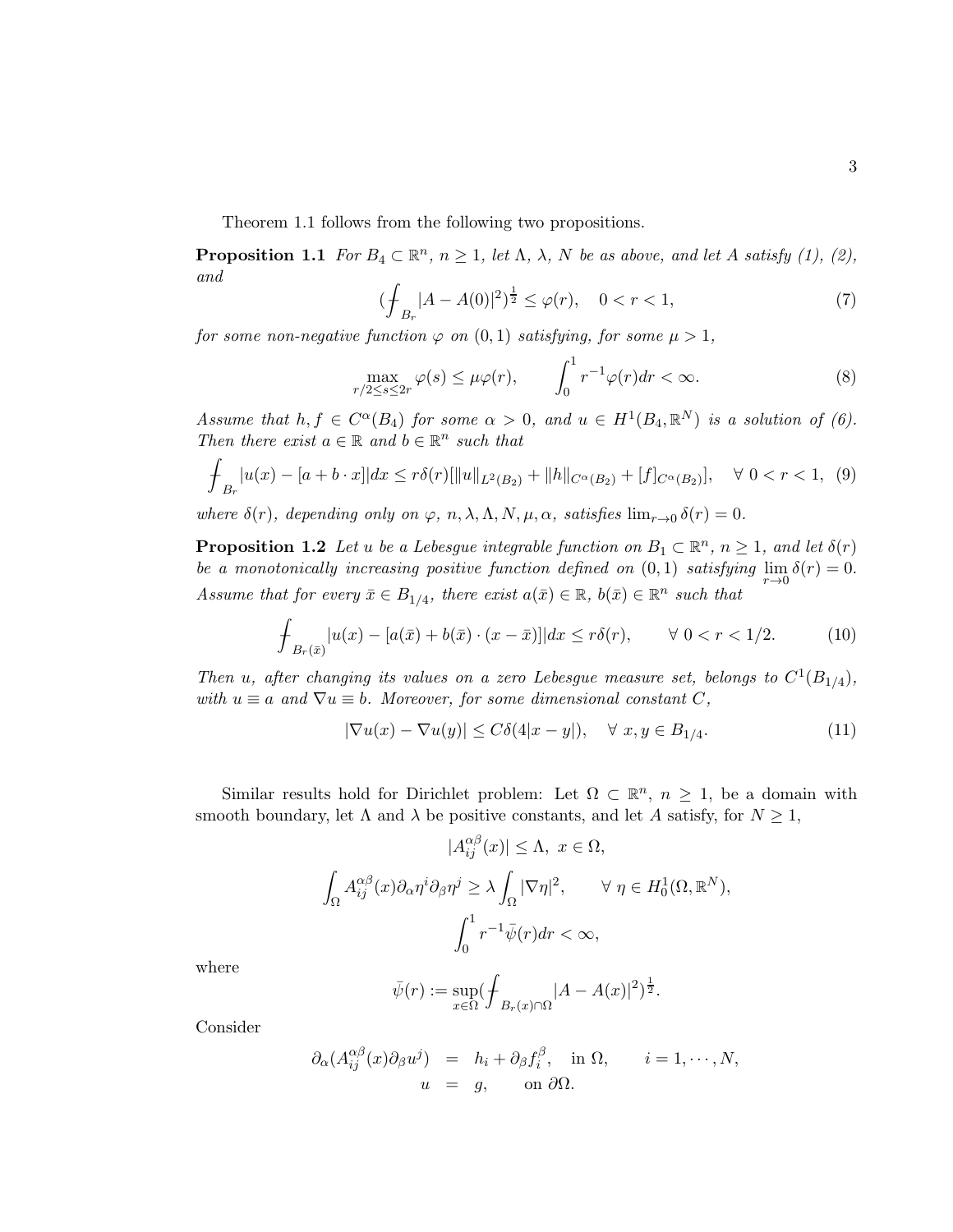**Theorem 1.2** ([4]) Assume the above, and let  $h, f \in C^{\alpha}(\overline{\Omega})$  and  $g \in C^{1,\alpha}(\partial \Omega)$  for some  $\alpha > 0$ . Then an  $H^1(\Omega, \mathbb{R}^N)$  solution u to the above Dirichlet problem is in  $C^1(\overline{\Omega})$ .

Our proof of Proposition 1.1, based on the general perturbation Lemma 3.1 in  $[6]$ , is similar to that of Proposition 4.1 in [6].

**Proof of Proposition 1.2.** For any  $\bar{x} \in B_1$ , we see from (10) that as  $r \to 0$ ,

$$
\int_{B_r(\bar{x})} |u(x) - a(\bar{x})| dx \leq \int_{B_r(\bar{x})} |u(x) - [a(\bar{x}) + b(\bar{x}) \cdot (x - \bar{x})]| dx
$$

$$
+ \int_{B_r(\bar{x})} |b(\bar{x}) \cdot (x - \bar{x})| dx \to 0.
$$

Thus, by a theorem of Lebesgue,  $a = u$  a.e. in  $B_1$ . We now take  $u \equiv a$ , after changing the values of u on a zero measure set. Let  $\bar{x}, \bar{y} \in B_{1/4}$  satisfy, for some positive integer k,  $2^{-(k+1)} \leq |\bar{x}-\bar{y}| \leq 2^{-k}$ . By (10), we have, for some dimensional constant C,

$$
|u(\bar{x}) - [u(\bar{y}) + b(\bar{y}) \cdot (\bar{x} - \bar{y})]|
$$
  
\n
$$
= | \int_{B_{2-k}(\bar{x})} \{ [u(\bar{x}) + b(\bar{x}) \cdot (x - \bar{x})] - [u(\bar{y}) + b(\bar{y}) \cdot (x - \bar{y})] \} dx |
$$
  
\n
$$
\leq \int_{B_{2-k}(\bar{x})} |u(x) - [u(\bar{x}) + b(\bar{x}) \cdot (x - \bar{x})]| dx
$$
  
\n
$$
+ \int_{B_{2-k}(\bar{x})} |u(x) - [u(\bar{y}) + b(\bar{y}) \cdot (x - \bar{y})]| dx
$$
  
\n
$$
\leq \int_{B_{2-k}(\bar{x})} |u(x) - [u(\bar{x}) + b(\bar{x}) \cdot (x - \bar{x})]| dx
$$
  
\n
$$
+ 2^{n} \int_{B_{2-(k-1)}(\bar{y})} |u(x) - [u(\bar{y}) + b(\bar{y}) \cdot (x - \bar{y})]| dx
$$
  
\n
$$
\leq C2^{-k} \delta(2^{-(k-1)}) \leq C|\bar{x} - \bar{y}| \delta(4|\bar{x} - \bar{y}|).
$$

Switching the roles of  $\bar{x}$  and  $\bar{y}$  leads to

$$
|u(\bar{y}) - [u(\bar{x}) + b(\bar{x}) \cdot (\bar{y} - \bar{x})]| \le C|\bar{y} - \bar{x}|\delta(4|\bar{y} - \bar{x}|). \tag{12}
$$

Thus, by the above two inequalities and the triangle inequality,

$$
|b(\bar{x}) - b(\bar{y})| \le 2C\delta(4|\bar{x} - \bar{y}|). \tag{13}
$$

The conclusion of Proposition 1.2 follows from (12) and (13).

**Proof of Proposition 1.1.** For simplicity, we prove it for  $h = 0, f = 0$  — the general case only requires minor changes. We may assume without loss of generality that  $\varphi(1) \leq$  $\epsilon_0$ ,  $\int_0^1 r^{-1} \varphi(r) dr \leq \epsilon_0$ , for some small universal constant  $\epsilon_0 > 0$ . This can be achieved by working with  $u(\delta_0 x)$  for some  $\delta_0$  satisfying  $\varphi(\delta_0) \leq \epsilon_0$  and  $\int_0^{\delta_0} r^{-1} \varphi(r) dr < \epsilon_0$ . The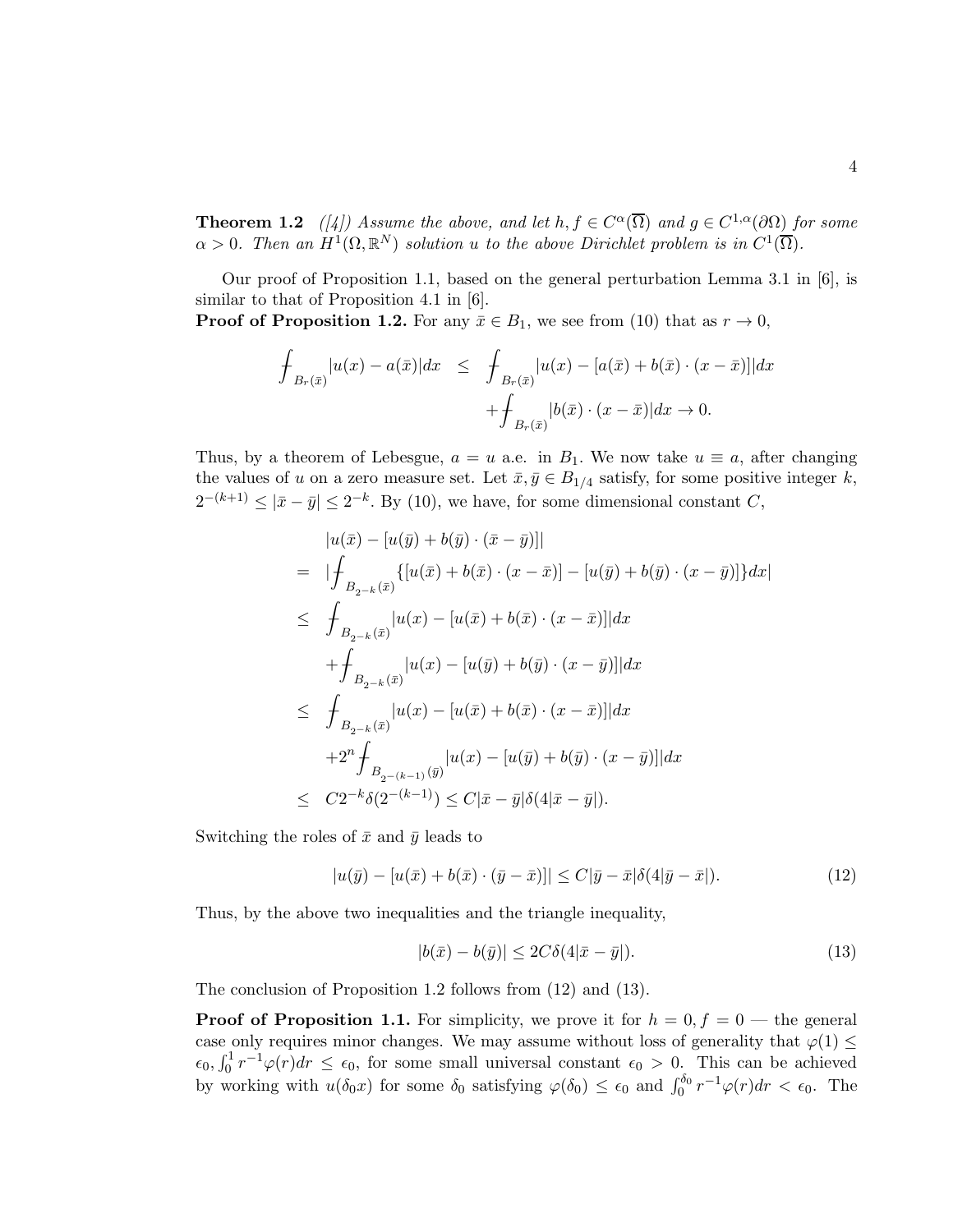smallness of  $\epsilon_0$  will be either obvious or specified in the proof. In the proof, a universal constant means that it depends only on  $\varphi$ ,  $n, \lambda, \Lambda, N, \mu$ . We assume that u is normalized to satisfy  $||u||_{L^2(B_2)} = \varphi(4^{-1})$ . We often write  $\partial_\alpha(A_{ij}^{\alpha\beta}\partial_\beta u^j)$  as  $\partial(A\partial u)$ . For  $k \geq 0$ , let

$$
A_{k+1}(x) = A(4^{-(k+1)}x), \quad \overline{A} = A(0).
$$

We will find  $w_k \in H^1(\frac{3}{4^{k+1}})$  $\frac{3}{4^{k+1}}B_1, \mathbb{R}^N$ , such that for all  $k \geq 0$ ,

$$
\partial(\overline{A}\partial w_k) = 0, \ \frac{3}{4^{k+1}}B_1,\tag{14}
$$

$$
||w_k||_{L^2(\frac{2}{4^{k+1}}B_1)} \le C' 4^{-\frac{k(n+2)}{2}} \varphi(4^{-k}), \qquad ||\nabla w_k||_{L^\infty(\frac{1}{4^{k+1}}B_1)} \le C' \varphi(4^{-k}), \qquad (15)
$$

$$
\|\nabla^2 w_k\|_{L^\infty(\frac{1}{4^{k+1}}B_1)} \le C' 4^k \varphi(4^{-k}),\tag{16}
$$

$$
||u - \sum_{j=0}^{k} w_j||_{L^2((\frac{1}{4})^{k+1}B_1)} \le 4^{-\frac{(k+1)(n+2)}{2}}\varphi(4^{-(k+1)}).
$$
 (17)

An easy consequence of (15) is

$$
||w_k||_{L^{\infty}(4^{-(k+1)}B_1)} \leq C' 4^{-k} \varphi(4^{-k}).
$$
\n(18)

Here and in the following  $C, C'$  and  $\epsilon_0$  denote various universal constants. In particular, they are independent of  $k$ .  $C$  will be chosen first and will be large, then  $C'$  (much larger than C), and finally  $\epsilon_0 \in (0,1)$  (much smaller than  $1/C'$ ).

By Lemma 3.1 in [6], we can find  $w_0 \in H^1(\frac{3}{4}B_1,\mathbb{R}^N)$  such that

$$
\partial(\overline{A}\partial w_0) = 0, \qquad \text{in } \frac{3}{4}B_1,
$$
  

$$
||u - w_0||_{L^2(\frac{1}{2}B_1)} \le C\epsilon_0^{\gamma}||u||_{L^2(B_1)} \le 4^{-\frac{n+2}{2}}\varphi(4^{-1}).
$$

So

$$
||w_0||_{L^2(\frac{1}{2}B_1)}, ||\nabla w_0||_{L^\infty(\frac{1}{4}B_1)}, ||\nabla^2 w_0||_{L^\infty(\frac{1}{4}B_1)} \leq C\varphi(1) \leq C'\varphi(1).
$$

We have verified (14)-(17) for  $k = 0$ . Suppose that (14)-(17) hold up to  $k (k \ge 0)$ ; we will prove them for  $k + 1$ . Let

$$
W(x) = [u - \sum_{j=0}^{k} w_j](4^{-(k+1)}x),
$$
  

$$
g_{k+1}(x) = 4^{-(k+1)}\{[\overline{A} - A_{k+1}](x) \sum_{j=0}^{k} (\partial w_j)(4^{-(k+1)}x)\}.
$$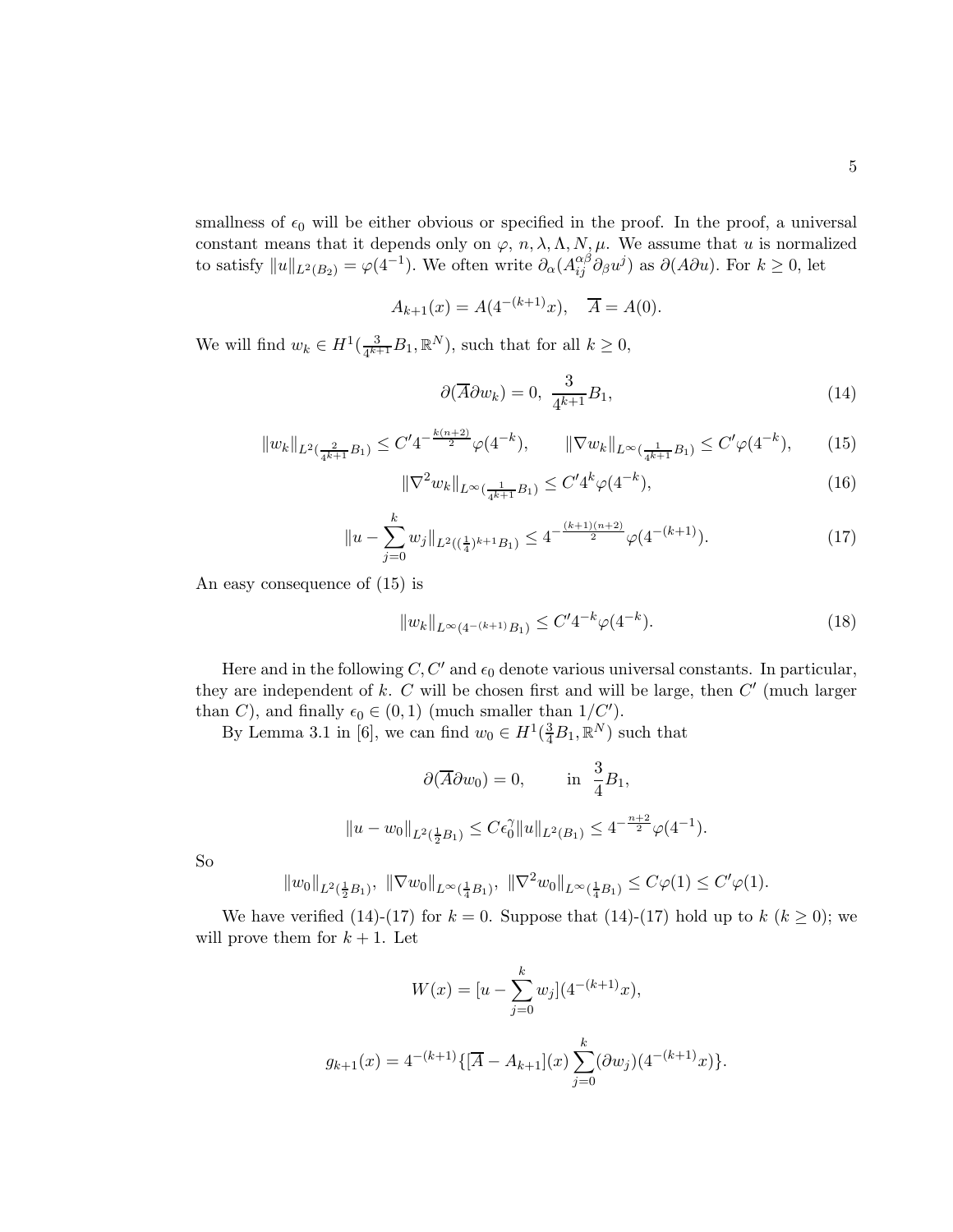Then  $W$  satisfies

$$
\partial(A_{k+1}\partial W) = \partial(g_{k+1}), \qquad B_1.
$$

A simple calculation yields, using (8),

$$
||A_{k+1} - \overline{A}||_{L^{2}(B_1)} = \sqrt{|B_1|}\varphi(4^{-(k+1)}) \le C(n,\mu)\varphi(4^{-(k+2)}).
$$

By the induction hypothesis (see  $(15)-(17)$ ),

$$
\sum_{j=0}^{k} |(\nabla w_j)(4^{-(k+1)}x)| \le C' \sum_{j=0}^{k} \varphi(4^{-j}) \le C(n)C' \int_0^1 r^{-1} \varphi(r) dr \le C(n)C' \epsilon_0, \qquad x \in B_1,
$$
  

$$
\sum_{j=0}^{k} |(\nabla^2 w_j)(4^{-(k+1)}x)| \le C' \sum_{j=0}^{k} 4^j \varphi(4^{-j}), \qquad x \in B_1,
$$
  

$$
||W||_{L^2(B_1)} \le 4^{-(k+1)} \varphi(4^{-(k+1)}) \le C(\mu)4^{-(k+2)} \varphi(4^{-(k+2)}),
$$
  

$$
||g_{k+1}||_{L^2(B_1)} \le C(n,\mu)C' \epsilon_0 4^{-(k+2)} \varphi(4^{-(k+2)}).
$$

By Lemma 3.1 in [6], there exists  $v_{k+1} \in H^1(\frac{3}{4}B_1,\mathbb{R}^N)$  such that

$$
\partial(\overline{A}\partial v_{k+1}) = 0,
$$
 in  $\frac{3}{4}B_1$ ,

and, for some universal constant  $\gamma > 0$ ,

$$
||W - v_{k+1}||_{L^2(\frac{1}{2}B_1)} \leq C(||g_{k+1}||_{L^2(B_1)} + \epsilon_0^{\gamma} ||W||_{L^2(B_1)})
$$
  
 
$$
\leq C(C'\epsilon_0 + \epsilon_0^{\gamma})4^{-(k+2)}\varphi(4^{-(k+2)}).
$$
 (19)

Let

$$
w_{k+1}(x) = v_{k+1}(4^{k+1}x), \qquad x \in \frac{3}{4^{k+2}}B_1.
$$

A change of variables in (19) and in the equation of  $v_{k+1}$  yields (14) and (17) for  $k+1$ . It follows from the above that

$$
\|\nabla^2 v_{k+1}\|_{L^{\infty}(\frac{1}{4}B_1)} + \|\nabla v_{k+1}\|_{L^{\infty}(\frac{1}{4}B_1)} \le C \|v_{k+1}\|_{L^2(\frac{1}{2}B_1)} \le C4^{-(k+1)}\varphi(4^{-(k+1)}).
$$

Estimates (15) for  $k + 1$  follow from the above estimates for  $v_{k+1}$ . We have, thus, established  $(14)-(17)$  for all k.

For  $x \in 4^{-(k+1)}B_1$ , using (15), (16), (18), (8) and Taylor expansion,

$$
\sum_{j=0}^{k} w_j(x) - \sum_{j=0}^{\infty} w_j(0) - \sum_{j=0}^{\infty} \nabla w_j(0) \cdot x
$$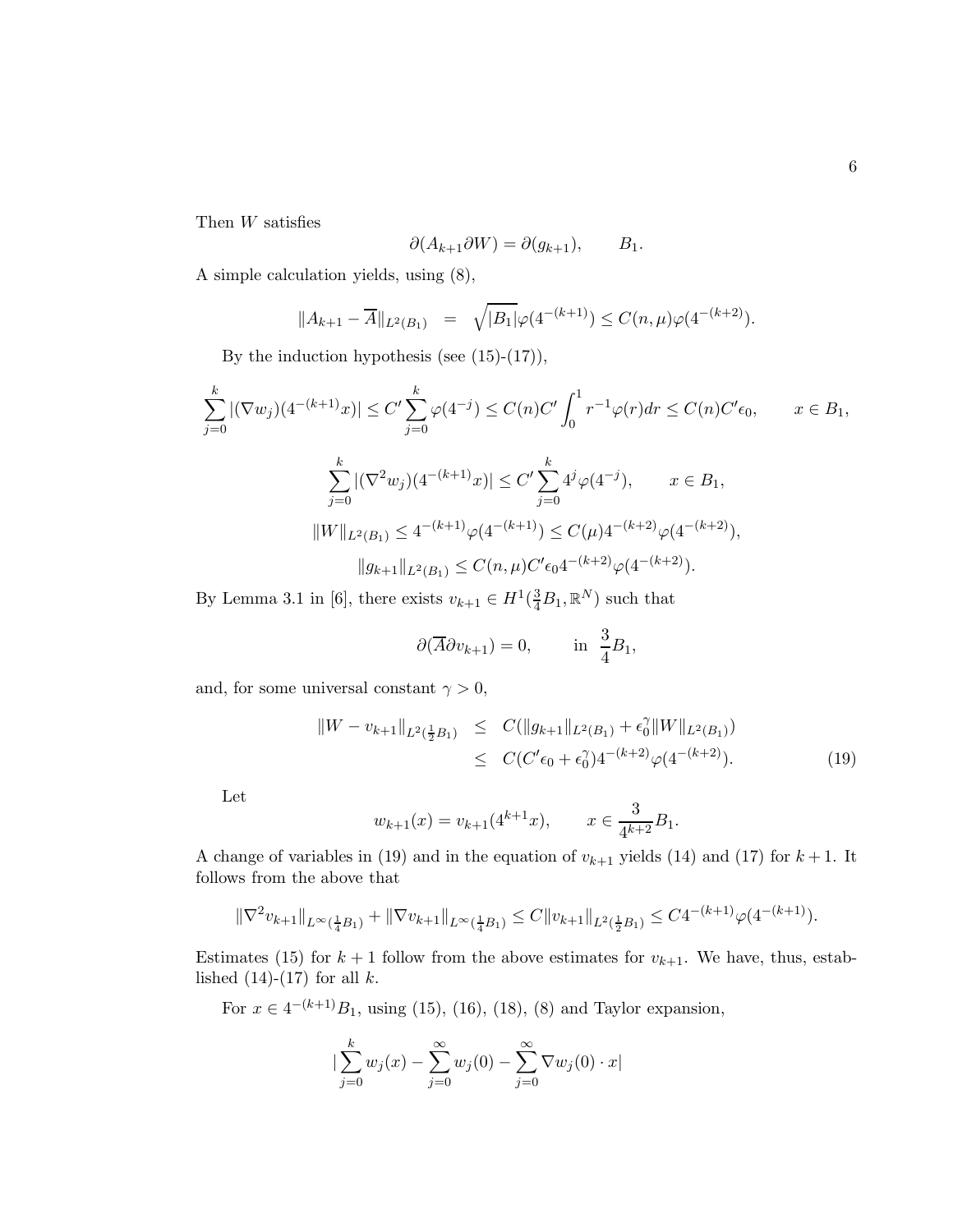$$
\leq \sum_{j=k+1}^{\infty} (|w_j(0)| + |\nabla w_j(0)||x|) + \sum_{j=0}^{k} ||\nabla^2 w_j||_{L^{\infty}(4^{-(k+1)}B_1)} |x|^2
$$
  
\n
$$
\leq C \sum_{j=k+1}^{\infty} (4^{-j} \varphi(4^{-j}) + \varphi(4^{-j})|x|) + C \sum_{j=0}^{k} 4^j \varphi(4^{-j})|x|^2
$$
  
\n
$$
\leq C 4^{-(k+1)} \int_0^{4^{-k}} r^{-1} \varphi(r) dr + C|x|^2 \int_{\frac{|x|}{2}}^1 r^{-2} \varphi(r) dr.
$$
 (20)

It is easy to see that  $\lim_{|x|\to 0} |x| \int_{\frac{|x|}{x}}^{1} r^{-2} \varphi(r) dr = 0$ , since (8) implies  $\lim_{r\to 0^+} \varphi(r) = 0$ .

We then derive from (17) and the above, using Hölder inequality, that, for some  $\delta(r)$  =  $\circ(1)$  (as  $r \to 0$ ), depending only on  $\varphi$ ,  $n, \lambda, \Lambda, N, \mu$ ,

$$
\int_{4^{-(k+1)}B_1} |u(x) - (\sum_{j=0}^{\infty} w_j(0) + \sum_{j=0}^{\infty} \nabla w_j(0) \cdot x)| dx
$$
\n
$$
\leq \|\sum_{j=0}^k w_j(x) - \sum_{j=0}^{\infty} (w_j(0) - \nabla w_j(0) \cdot x)\|_{L^1(4^{-(k+1)}B_1)} + \|u - \sum_{j=0}^k w_j(x)\|_{L^1(4^{-(k+1)}B_1)}
$$
\n
$$
= 4^{-(k+1)(n+1)} \delta(4^{-(k+1)}).
$$

Proposition 1.1 follows from the above with  $a = \sum_{j=0}^{\infty} w_j(0)$  and  $b = \sum_{j=0}^{\infty} \nabla w_j(0) \cdot x$ . **Proof of Theorem 1.1.** Fix a  $\rho \in C_c^{\infty}(B_4)$ ,  $\rho \equiv 1$  on  $B_3$ , and let

$$
\varphi(r) := \sup_{x \in B_3} (\int_{B_r(x)} |(\rho A) - (\rho A)(x)|^2)^{\frac{1}{2}}.
$$

It is easy to see that for some  $\mu > 1$ ,  $\varphi$  satisfies (8). Indeed, since it is easily seen that

$$
\varphi(r) \le C(\bar{\varphi}(r) + r),
$$

the second inequality follows. For the first inequality, we only need to show that  $\varphi(2r) \leq$  $C(n)\varphi(r)$ , since the rest is obvious. For any  $\bar{x}$ , let  $x_1 = \bar{x}, x_2, \dots, x_m, m = m(n)$ , satisfy  $B_{2r}(\bar{x}) \subset \bigcup_{i=1}^{m} B_{r/9}(x_i)$ , and  $|x_i - x_{i+1}| \leq r/9$ . Then

$$
\begin{split}\n&\left(\int_{B_{2r}(\bar{x})} |(\rho A) - (\rho A)(\bar{x})|^2\right)^{\frac{1}{2}} \\
&\leq C(n) \sum_{i=1}^m \left(\int_{B_{r/9}(x_i)} |(\rho A) - (\rho A)(\bar{x})|^2\right)^{\frac{1}{2}} \\
&\leq C(n) \sum_{i=1}^m \left\{ \left(\int_{B_{r/9}(x_i)} |(\rho A) - (\rho A)(x_i)|^2\right)^{\frac{1}{2}} + |(\rho A)(\bar{x}) - (\rho A)(x_i)| \right\} \\
&\leq C(n)\varphi(r) + C(n) \sum_{i=1}^{m-1} |(\rho A)(x_i) - (\rho A)(x_{i+1})|.\n\end{split}
$$